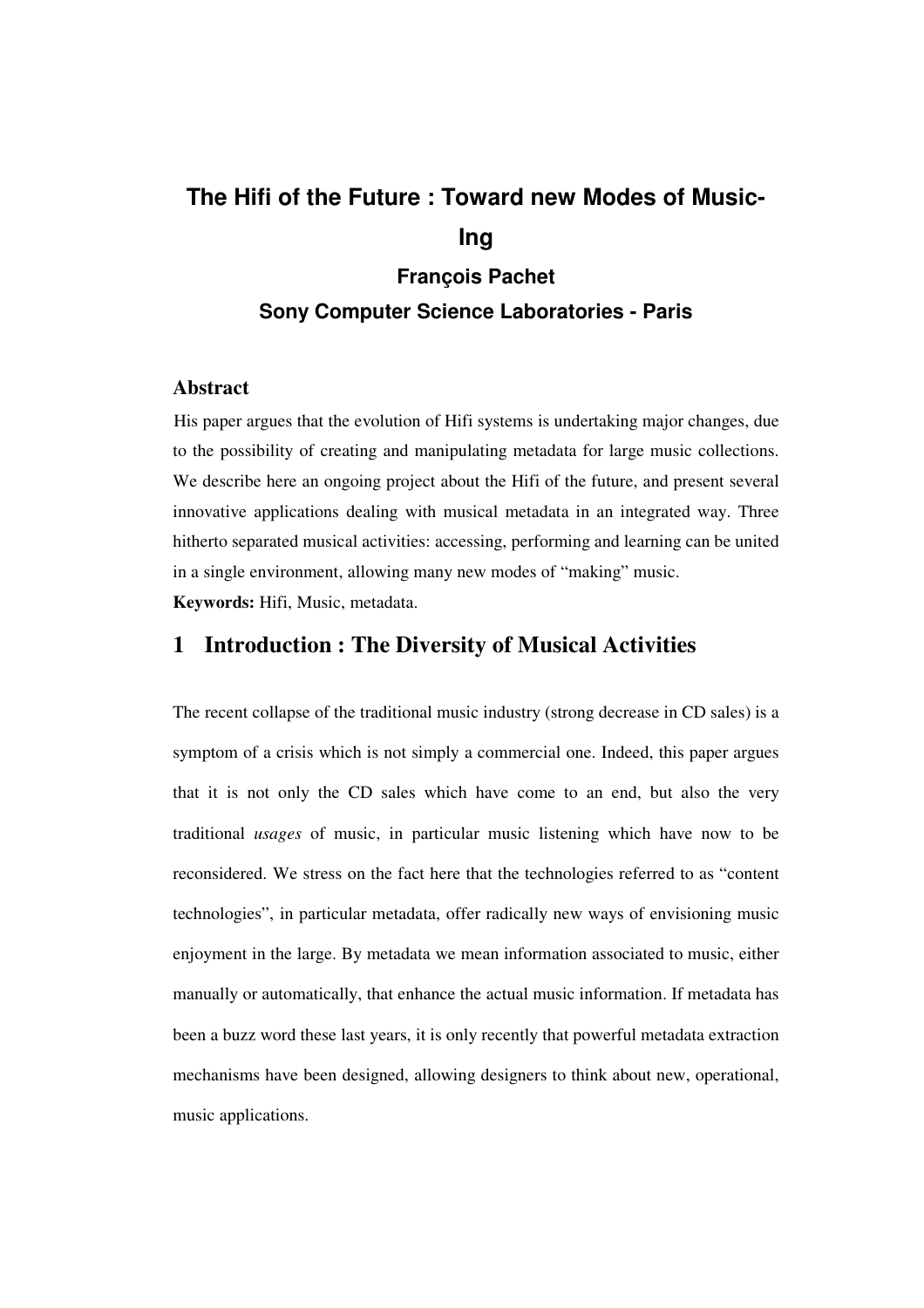More precisely, this papers argues that three types of music relationships can, and must, be brought together, to provide new music environments for the future:

- *Music access*. By access we mean both the traditional music lover behaviour of listening to a piece of music and also the new access modes permitted by the digitisation of large music collections, through music browsers of various kinds. More generally, the shift here is to go from the access to a music piece (or work), to access to a *collection*. This collection can be personal or can be editorial (e.g. the Vivendi Universal music catalogue).
- *Music Interactions.* Interacting with music is not a new concept: the volume button on amplifiers offers listeners a simple but efficient way to interact with music – by making it louder. However, today, thanks to the possibility to extract meaningful information, but also to synthesize in real time, more "interesting" modes of interaction with music can be invented.
- *Learning and Education.* Learning music is traditionally performed in specific locations , such as conservatories. Today, many software can help drastically the learner, either by assisting existing, traditional pedagogical curriculum, or by providing new forms of learning schemes, e.g. through edutainment.

The goal of this paper is to briefly sketch a vision where these three different modes of music-ing (accessing, interaction, learning) can be put together to create something which is more than the sum of its parts: the Hifi of the future. The vision is embodied in the form of various interrelated applications, to be seen as a prototype platform for the Hifi of the Future.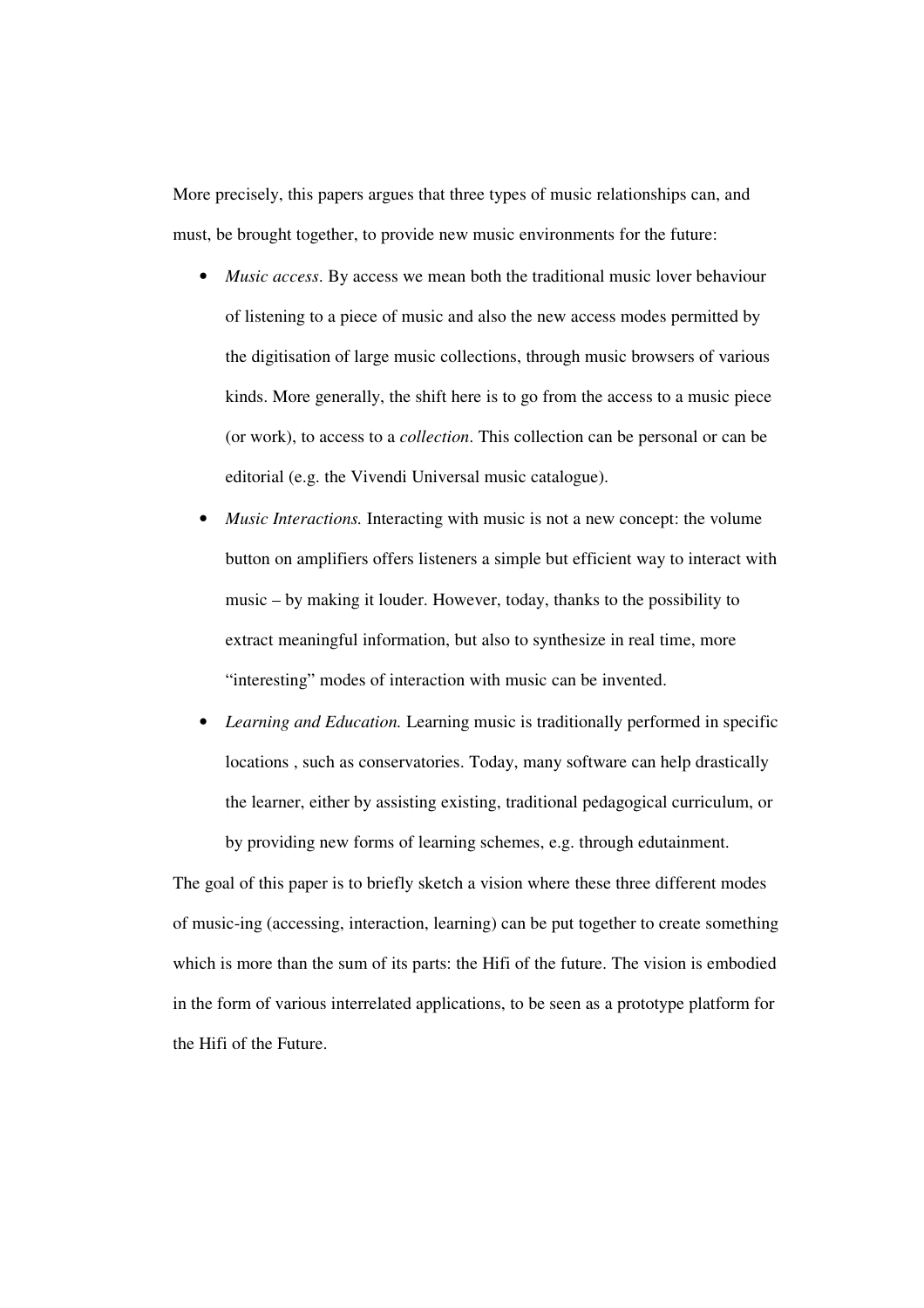# **2 The Evolution of Hifi Systems: From Buttons to Exploration**

We propose the idea of exploratory listening environments, as a natural evolution in Hifi systems, and more precisely in a history of "musical controls". We first sketch a brief history of musical controls, and then introduce the notion of semantic-preserving musical exploratory environment.

#### **2.1 History of Musical Controls**

Each technological advance has brought with it new forms of controls. The origins of listening machines with mass-produced musical materials may be traced back to the Phonograph, invented by Thomas Edison in 1878, which used tin foil cylinders, and shortly after the Gramophone, invented by Berliner in 1888, which used flat disks. In these devices, there was no control intentionally given to the user (se, e.g. Read & Welch, 1976). There was, however, an unintentional control in the Gramophone in that the horn could be *turned* around, thereby influencing the directivity of the sound source. Electricity soon began to be used for listening devices, both with radio and with new electrically recorded disk players in the 20s. The use of electricity also introduced new controls: the *volume* button and the *treble/bass* button. Juke-boxes were introduced in 1927, allowing listeners to *select* explicitly music titles from a given catalogue of disks, using various sorts of push buttons. The next big technological advance was the invention of binaural (stereo) recording method in 1931. The corresponding control was the *panoramic* button allowing to control the amount of signal in one loudspeaker or the other. Finally, digital format for audio introduced more controls, e.g. on the equalization of sound. In all these cases,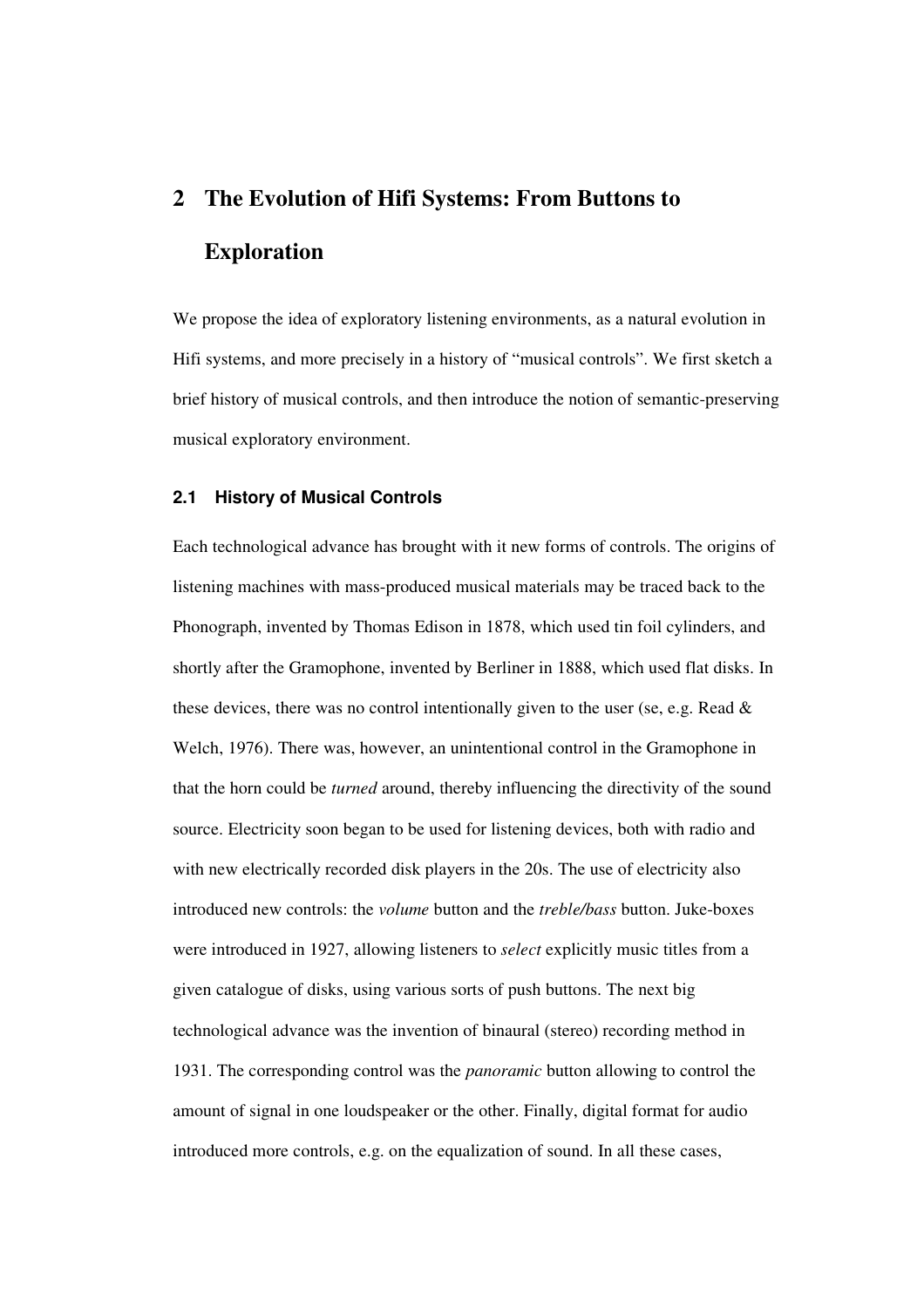technological advances were followed by the introduction of "technical" controls, i.e. controls operating directly on the technology (see Figure 1).



**Figure 1. A Phonograph (Edison, 1978, left); a Gramophone (Berliner, 1988, middle), a Rock-Ola 120-selection Juke-Box, and a Mini disk player (Sony, 1997, right). Advances in technology do not necessary imply more intelligent user control.**

### **2.2 A Matter of Semantics**

The very notion of musical control raises the issue of *semantics*. The issue of musical semantics - does music have meaning ? - has been long debated by musicologists, leading to different theories, which usually paralleled the theories of semantics for languages. One of the main distinction made by theorists is the opposition between so-called "referentialists" and "absolutists". Referentialists claim that musical meaning comes from actual references of musical forms to outside objects, i.e. music means something which is external to music itself. For instance, a particular scale in Indian music may have a reference to a particular human mood. Absolutists, e.g. Strawinsky, claim on the contrary that the meaning of music, if any, lies in music itself, i.e. in the relations entertained by musical forms together. Although these two viewpoints are not necessarily exclusive, as noted by Meyer (Meyer, 1956), they leave open much of the question of meaning. Eugene Narmour elaborated a much more precise theory of musical meaning based on the psychological notion of expectation (Narmour, 1992). In this theory, meaning occurs only when musical expectation are deceived. On the other hand, Rosen argues (Rosen, 1994) that the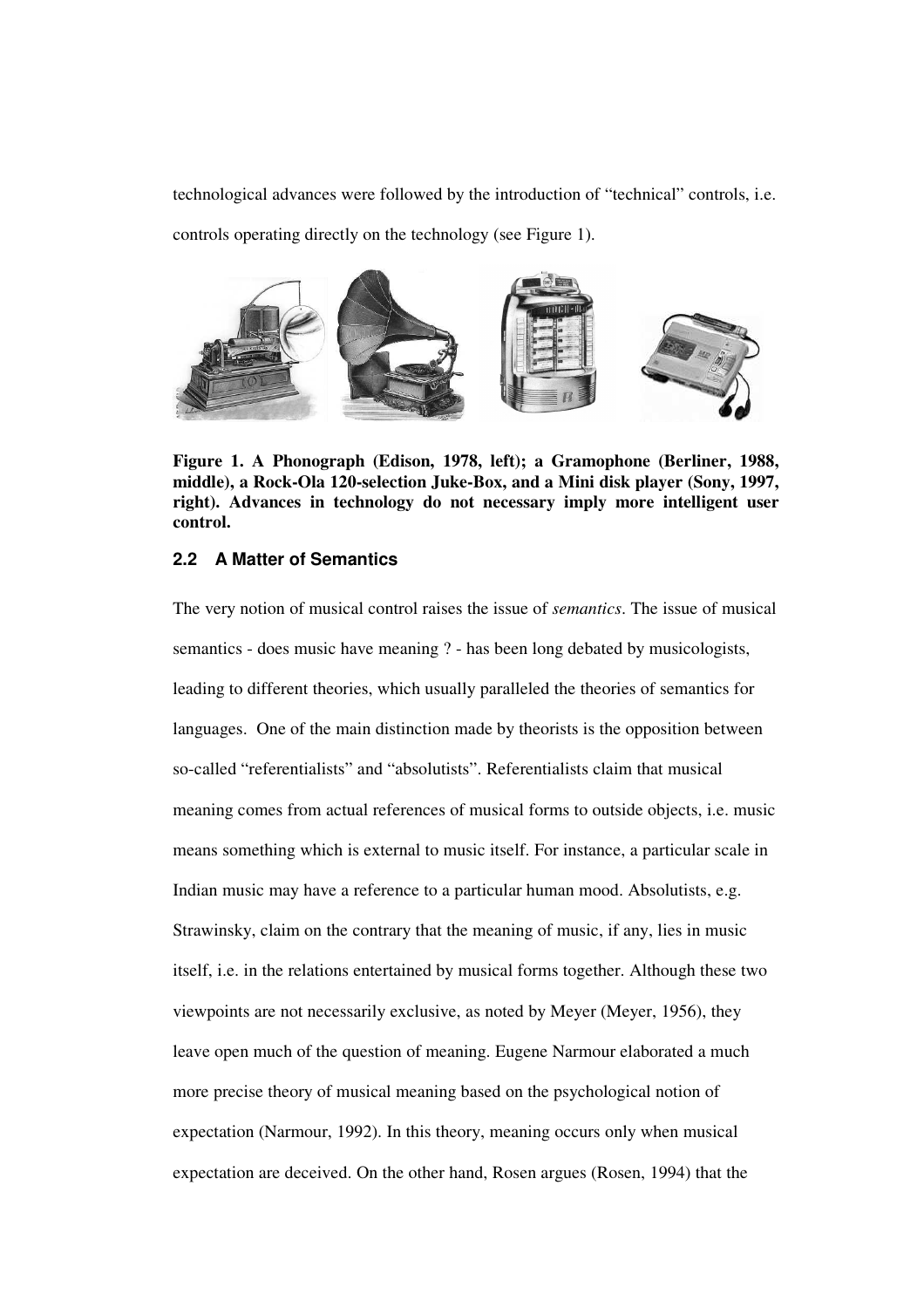responsibility of preserving the meaning of a musical piece lies only in the performer itself, who has to choose carefully among a infinite set of possible interpretations which one is closest to the one "intended" by the composer.

Without committing to one particular theory of musical meaning, we note that meaning - whatever it means - has to do with *choosing* among a set of interpretations the "right one" or the "right ones", e.g. those intended by the composer. A second remark is that the controls given by the history of sound recording technology have never had any concern about musical semantics: what does it mean to raise the sound level of a record ? to shift the signal to the left loudspeaker ? to increase the bass frequency ? Are the intentions of the composers, or even of the sound engineers, preserved in any way ?

From this remark, we suggest that the new "interesting" musical controls of the Hifi of the Future should preserve some sort of semantics of the musical material, i.e. preserve intentions, whenever possible. We argue that more meaningful controls, in the context of modern digital multimedia technology, amount to shifting from traditional button-based technology to musical exploration spaces.

#### **2.3 Music Interactivity**

As we have seen, technological buttons bear no semantics, because they are directly grounded on the technology, without any model of the music being played. But what could be such a model ?

Interesting approaches in musical interactivity are the music notation systems, in the context of annotation of music documents, as in the works of Lepain (1998), or in the Acousmograph system (INA-GRM). In these systems, the primary issue addressed is not music listening per se, but rather music *notation*, i.e. how to represent graphically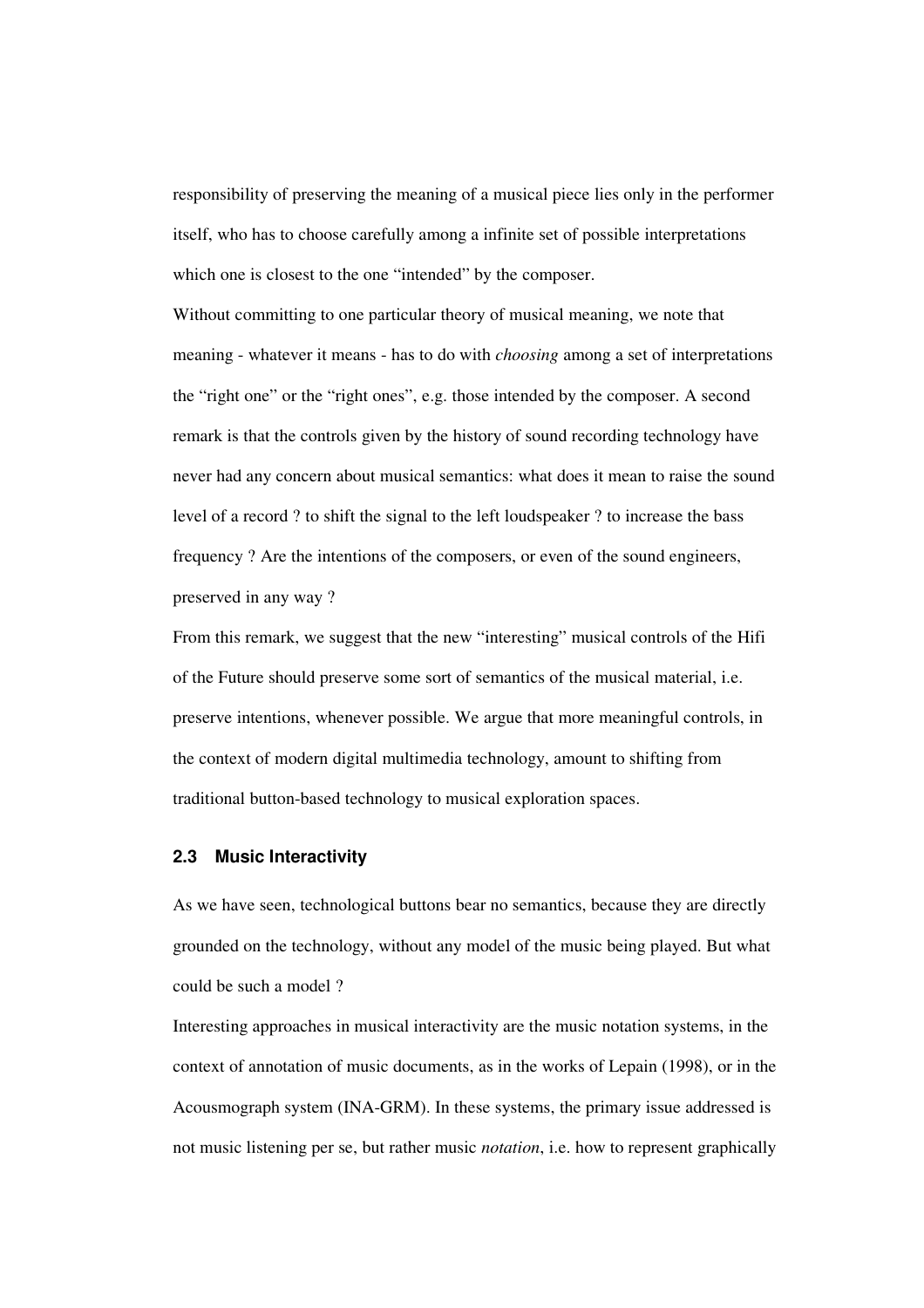a musical document (the document itself or the perception of the document), or how to infer a model of the music which can be noted or represented graphically. Another answer may be found in the notion of *open form*, initially developed in literature (Eco, 1962), which has had much impact on music theory and composition (Stockhausen, Boulez). The idea of musical open form is that the composer does not create a ready-to-use score, but rather a set of potential performances, which can be seen as a *model* of scores, as explained by (Eckel, 1997): "Music is not any longer conceived in form of finite units but in terms of models capable of producing a potentially infinite number of variants of a particular family of musical ideas". The selection or instantiation of the actual score to be played is delegated to the performer. In recent incarnations of open form, it is the listener himself who instantiates the model, as for instance in the *Cave* (Cruz-Neira et al., 1993) or *CyberStage* (Eckel, 1997). In these cases, the user is immersed in a realistic virtual environment, and has the control on his position and movement in a virtual world. His movements are translated into variations in the musical material being heard. These approaches may be considered as radical, in the sense that the user has a great deal of responsibility in making the music. However, the issue of semantics is not directly addressed, since the model in principle is under-designed, i.e. all possible explorations are always "licit", whatever they may be. In this respect, there is a strong relation between open form virtual environments and programming languages for music composition, such as *OpenMusic* (Assayag et al., 1997). In these approaches indeed, the goal is to propose the user to explore spaces with as much freedom as possible, and not constrain the user in specific areas.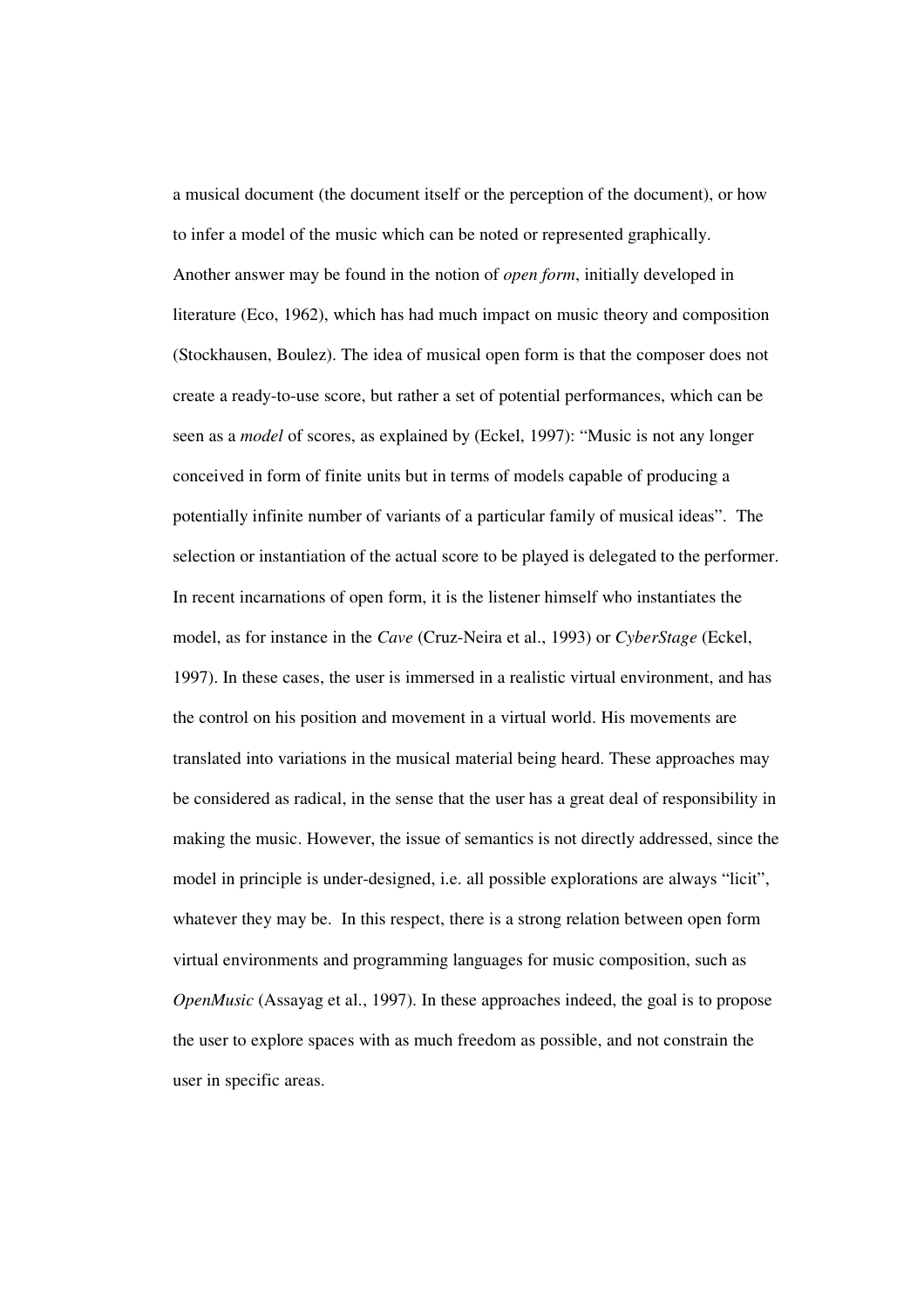## **2.4 Active Listening**

Active Listening refers to the idea that listeners can be given some degree of control on the music they listen to, that gives the possibility of proposing different musical perceptions on a piece of music, by opposition to traditional listening, in which the musical media is played passively by some neutral device. The objective is both to increase the musical comfort of listeners, and, when possible, to provide listeners with smoother paths to new music (music they do not know, or do not like). Active listening is thus related to the notion of open form outlined above but differs by two important aspects: 1) we seek to create listening environments for existing music repertoires, rather than creating environments for composition or free musical exploration and 2) we aim at creating environments in which the variations always preserve the original semantics of the music, at least when this semantics can be defined precisely. For us, the issue if therefore not to introduce yet another technological button in the interface of the listening device, but rather to design buttons that "make sense", thereby breaking the long tradition of technological buttons initiated by Edison.

What "sense", what "meaning" are we talking about ? How can music controls be designed to trigger semantic preserving actions ? The answer stems from the new landscape of music recording created by digital multimedia, sketched in the next section. The vision of the Hifi of the Future sketeched in section 4 stems directly from this landscape.

# **3 The New Facts of Multimedia**

Digitalization of multimedia data has a number of technical advantages which are well known today: better sound quality, better compression, lossless copy, etc. The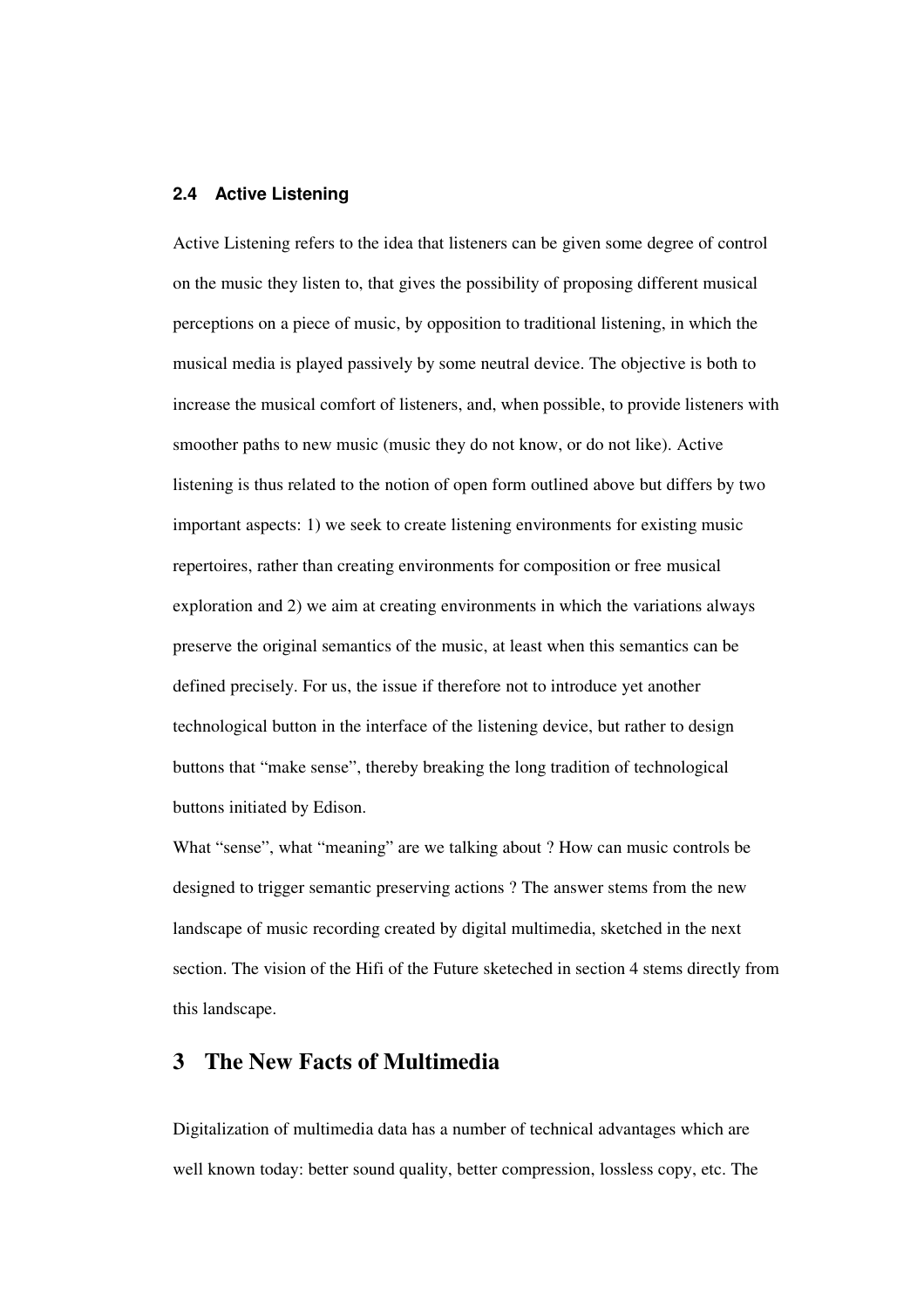aim of this chapter is to show that digitalization of multimedia data also induce - even in a still potential form - a number of revolutions in the way music may be accessed and listened to by end users. We will outline three of these revolutions, which form the basis of our argumentation, focusing on the paradigmatic shifts they convey, rather than on technical aspects.

#### **3.1 Structured Audio: Home as a Reconstruction Machine**

The idea of structured audio has initially been devised to allow better compression of high quality audio. Standardization efforts like the Mpeg-4 project embody this idea, and try to make it practical on a large scale (see, e.g. the Machine listening Group of the Media lab, Sheirer et al., 1998).

The idea is simple: instead of transmitting a ready-to-listen sound, only a description of how to make the sound is transmitted. The actual sound is reconstructed at home, or at the listener's location, provided of course he/she has the right software to process this reconstruction properly. Structured audio actually extends this basic idea to include fully-fledged *scene descriptions*, that is, not only descriptions of individual sounds, but description of groups of sounds playing together to make up a piece of music. The actual technical details of scene description also include all what is needed to reconstruct a sound or piece of music rightfully, e.g. effects, adaptation to the local sound reproduction system, and so forth.

Such a notion of scene description opens up new doors for meaningful controls. Indeed, since the music is delivered as a "kit", lots of possibilities can be imagined to influence the way the kit is actually built, according to user preferences. Of course, these variations around how the kit should be assembled have to be "coherent", which are precisely the matter of our work.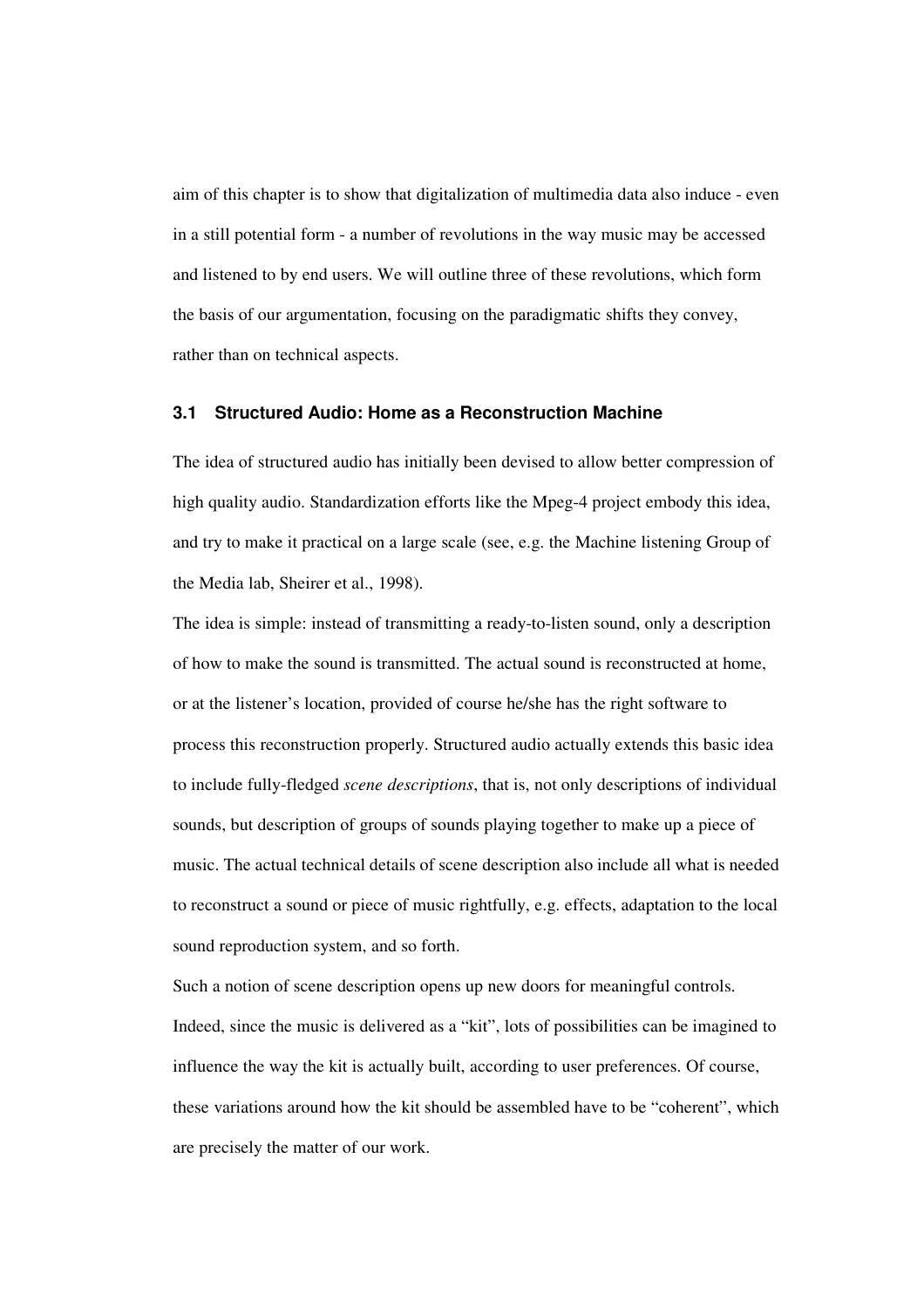#### **3.2 Meta-data and All That Jazz**

The fact that musical data is now produced, coded and transmitted in a digital form has numerous and well-known advantages: better sound quality, possibility of lossless transmission and copying (thereby raising new copyright problems). An important non technical consequence is the possibility to encode not only the music itself - the digitalized sound - but also any sort of symbolic information. Such symbolic information may be used to code and transmit data on the music itself, so-called information on content, meta-data or also "bits about bits".

Why would one want to transmit such meta-data ? The interests are obvious in the context of document indexing. If musical data is accompanied with corresponding adequate descriptions, digital catalogues can then be accessed using sophisticated query systems. Current standardization efforts like Mpeg-7 embody this idea (MPEG7, 1998), and try to define standards for describing meta-data for all sorts of multimedia documents. MPEG-7 aims for instance at making the web more searchable for multimedia content than it is today, make large content archives accessible to the public.

Here again, we would like to emphasize the conceptual rather than the technical aspects of this paradigm shift: meta-data opens also doors for imagining new listening systems in which the user may access data in a drastically different way. Instead of being a passive, neutral support, music becomes an active, self-documented knowledge base. Again, what kind of listening devices can be imagined that exploit this information ?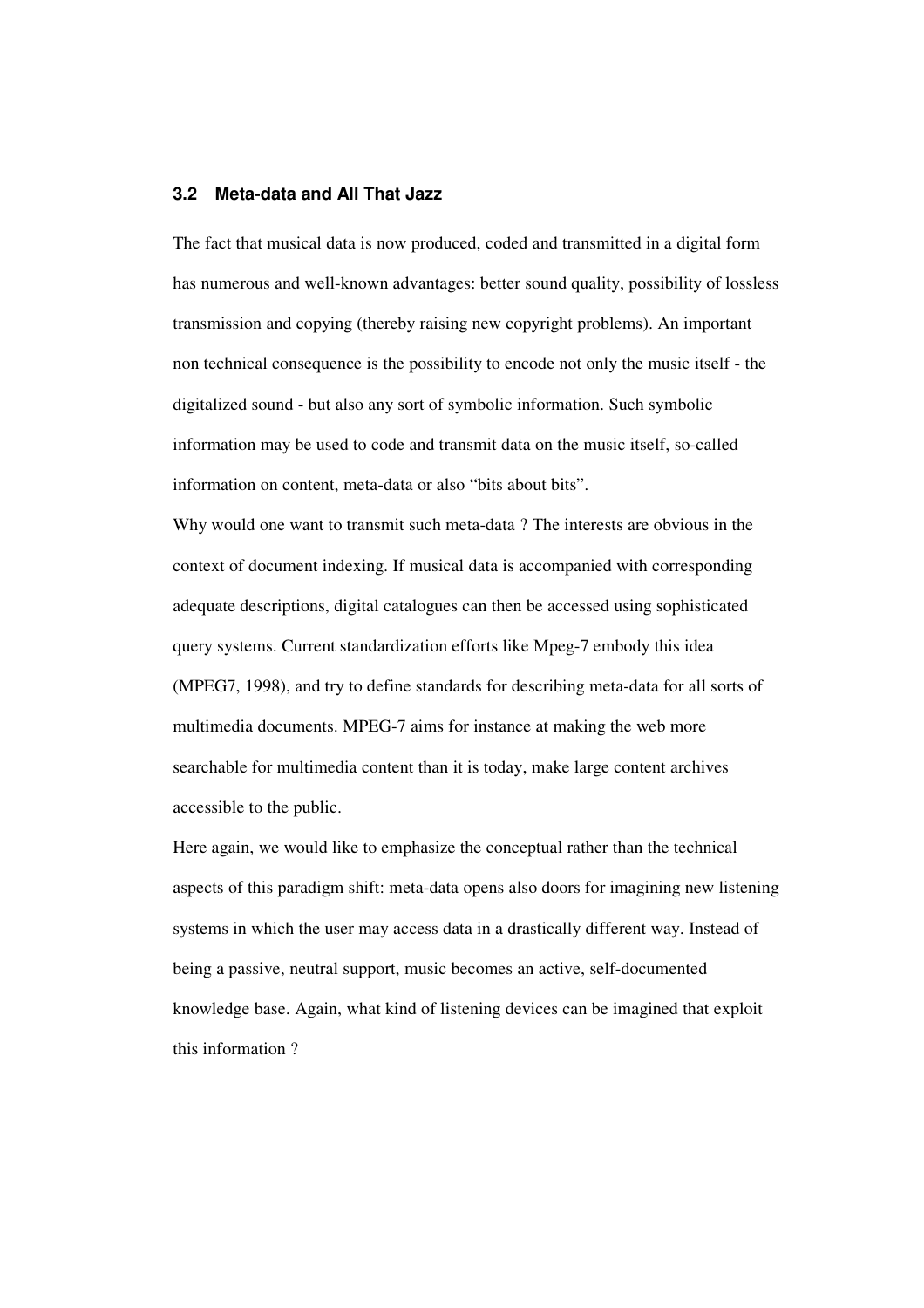## **3.3 Size of Digital Catalogues**

Digitalization of multimedia data has yet another consequence: the availability of huge catalogues of multimedia data to users. In the case of music, there is, here also, a conceptual shift which has nothing to do with the technology of large databases. The main issue raised by this technological advance is how to access huge catalogues of music, not from a technical viewpoint, but from a user's viewpoint. Recall the juke box, invented in the late 20s: a typical juke box would contain about 120 titles, which is the size of an average user's discotheque. Browsing through all the titles was probably part of the pleasure, and selection could be made just like at home: by choosing one item out of a collection of items, which at least the user has seen once. Now a typical catalogue of a major company is about 500.000 items. What happens when the collection to select from is such a catalogue ? Even more terrifying, what happens if all the recorded titles become available through networks to users at home ? Estimating the total number of all recorded music is difficult, but it can be approximated to about 10 million titles. The figure can be probably doubled to include non Western music. Every month, about 4000 new CDs are issued on the market. It is clearly impossible to apply usual techniques of music selection in this new context. What does it mean to "look for" a title when the mass of titles is so huge?

# **4 The Hifi of the Future**

The Hifi of the Future is the name of an ongoing project trying to answer to questions raised above. This project is conducted at Sony Computer Science Laboratories in Paris and has been running since 1997, with the development of several prototypes dealing with musical exploration: *ProgramBuilder* (Pachet et Roy, 1999), *PathFinder* (Pachet et al., 2000), *PersonalRadio* (Pachet, 2003), *MusicBrowser* (Pachet et al,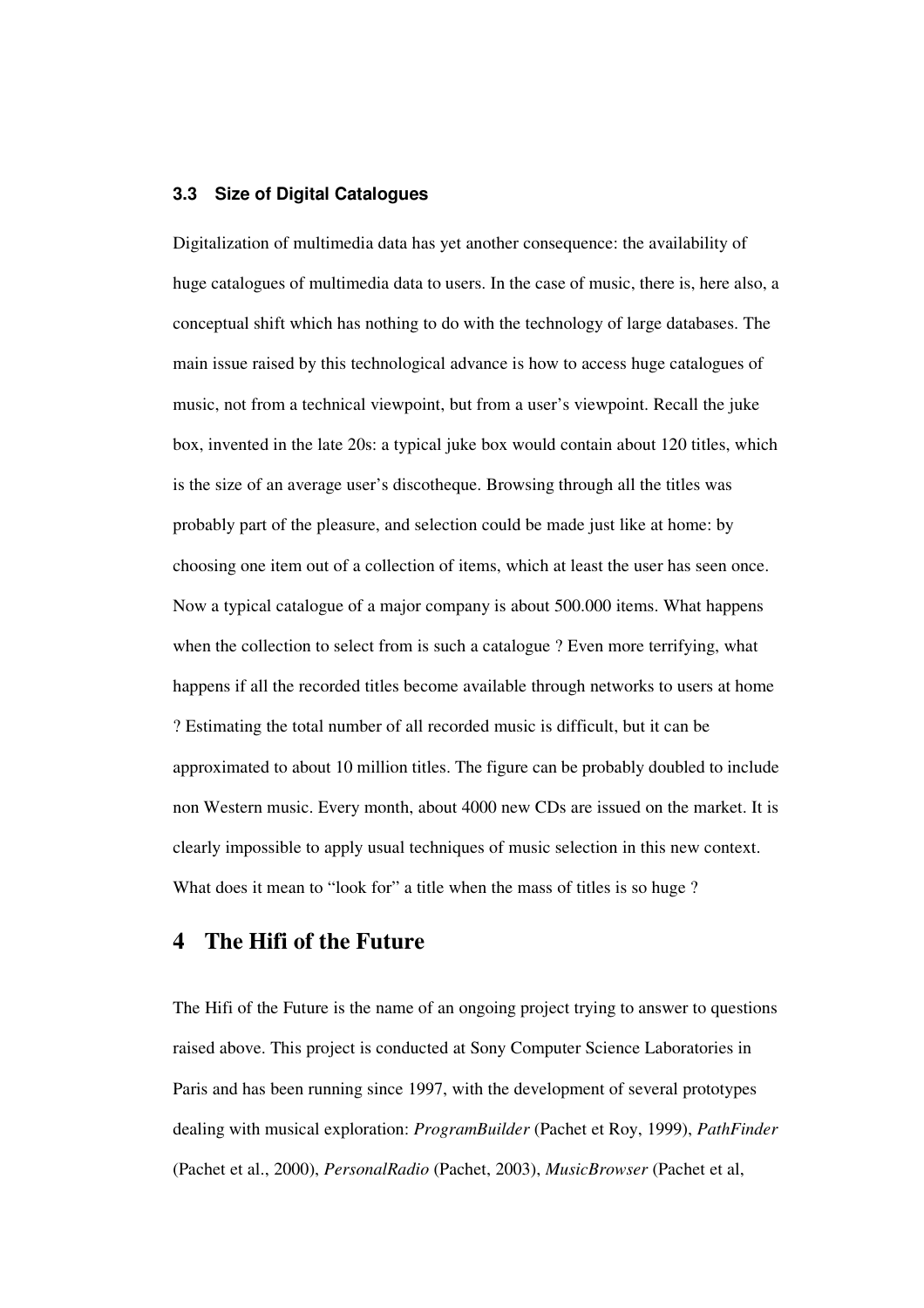2004). These tools have been developed and used in various prototyping environments, such as the European funded Cuidado project (Vinet et al, 2002) and the ongoing Semantic-Hifi project (started in December 2003). Experiments with users have been conducted at University of Bologna, as well as Cité des Sciences, notably during the Villette numérique festival(www.villette-

numerique.com/2004/pages/splash.php). Based on this accumulated experience we have come up with a vision that only metadata-enhanced musical applications can provide novel music usage modes. More precisely we propose three working hypothesis for building an environment that integrates smoothly all the techniques sketched above in an integrated manner, so as to propose novel applications that can expand the possibilities of music access.

#### **4.1 Three Hypothesis**

- Integration of activities in a *single environment*. The different applications envisaged will necessarily share many information, data, metadata and also software components; It is therefore crucial that they can communicate with each other smoothly.
- Need for managing efficiently *large databases*. Metadata is interesting, by definition, only for managing large databases, which in turn creates issues of efficiency. Compilers which create efficient Sql queries are mandatory to create systems useable by non professionals.
- Need for *vertical languages* to develop these new systems. The development of a content-based music application requires the handling of many different layers of software development, from the design of audio acoustic descriptors to the development of graphical interfaces (Matlab, C++, Sql, Php, Java, etc.). Managing these different levels and their interconnections is time consuming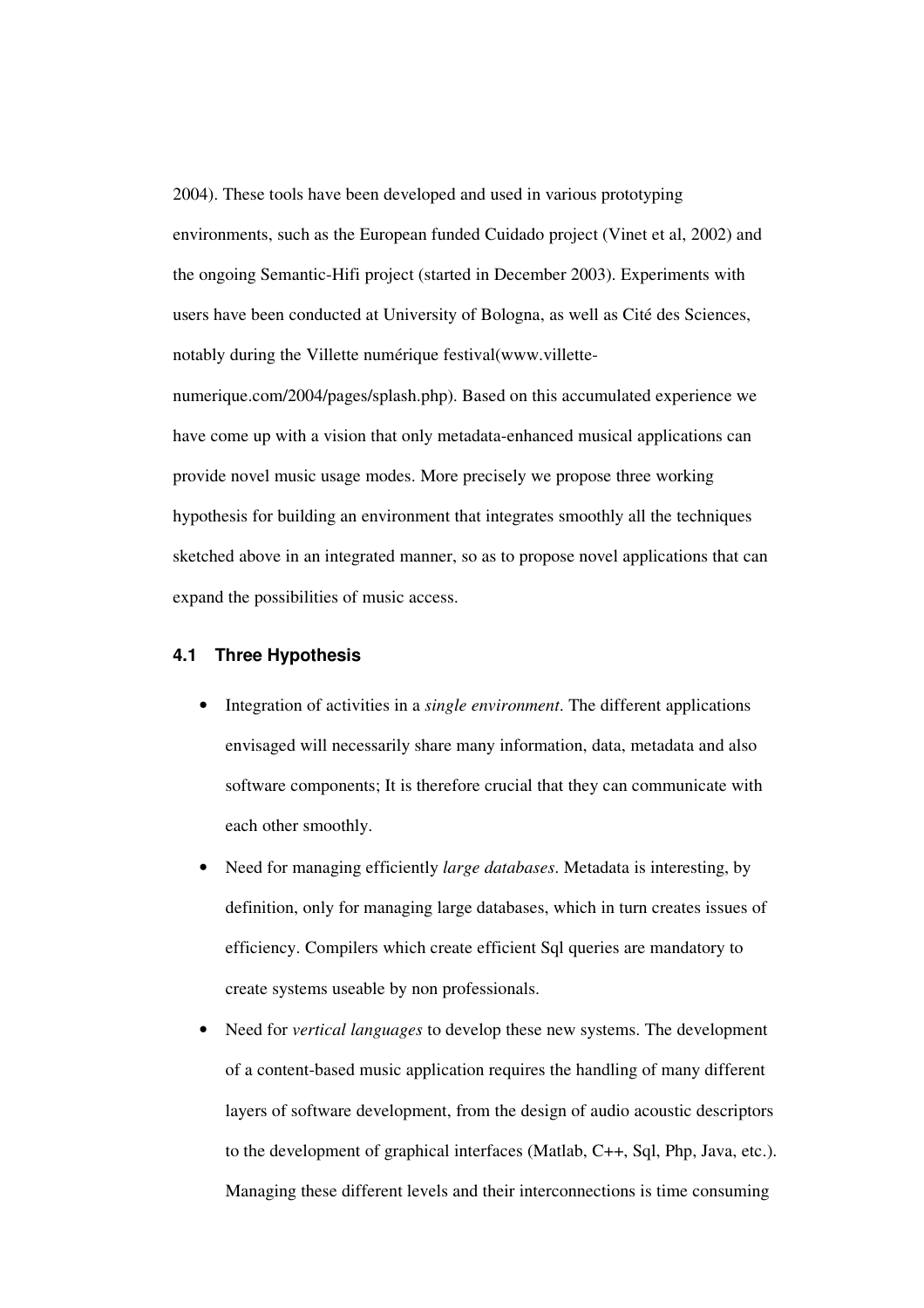and acrobatic. Vertical languages reduce the difficulty by packaging vertically services, thereby freeing the developer to handle manually all these levels.

#### **4.2 The MCM Framework**

To implement the hypothesis proposed above, we have developed an object-oriented framework (in the sense of (Fayad et al. 1999)) called *MCM* (standing for Multimedia Content Management). This framework contains all the important services needed to build content-based music applications, from the design of perceptive descriptors (using the EDS system (Zils & Pachet, 2004)) to the creation of specific ontologies such as genre (Laburthe et al. 2003) and the creation of user interfaces. This paper does not give details on MCM, which can be found on other publications of the team. We will here only provide a small exemplar list of applications built with MCM making use of these services.

# **4.3 Examples of new applications**

In this section, we describe some typical applications built with MCM. This list is by no means intended to be complete, and is given as an indication of the types of applications that can populate the Hifi of the Future.

#### **4.3.1 EyeTune**

EyeTune is an application of gesture recognition techniques for the management of large music collections (borrowing its name from the popular EyeToy game (Kushner, 2004). EyeTune allows users to perform basic and simple controls such as volume control, but also to select music using high-level metadata, such as genre, country, artist, etc. (see Figure 2). The simplicity of the application (no need for any mouse or keyboard) makes it particularly adapted to the family context. Also, control can be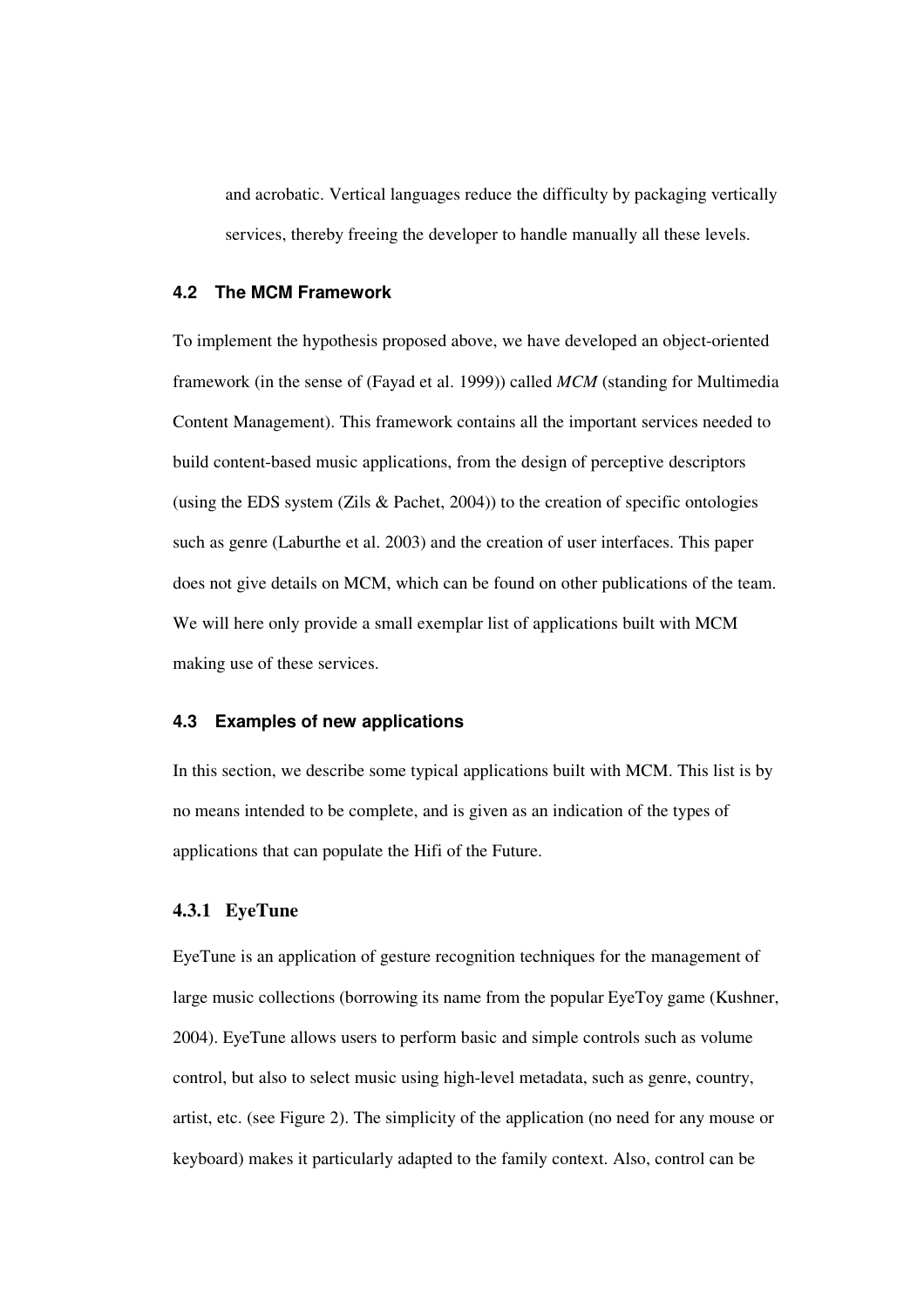effected by more than one person at the same time. Specific gestures are being developed to allow controls adapted to music access, such as tempo tapping for query by tempo, or line drawing for creating personalized playlists with given properties (e.g. ascending tempo, etc.).





#### **4.3.2 Advanced MusicBrowser**

The Advanced MusicBrowser (see Figure 3) allows users to browse within a collection of music titles. The main difference with the standard music browser described e.g. in (Pachet et al., 2004) is the use of the reflective capacities offered by MCM. Indeed, not only simple queries can be issued, e.g. about songs (such as find the songs whose country is "UK"), but arbitrarily complex queries can be built to find more fine-grained information such as "find the country with artists of the greatest number of different styles", or "Find the countries closest to France in terms of having songs with the same voice and tempo characteristics". Additionally, Artificial intelligence techniques allows to *infer* properties from the analysis of a given catalogue. For instance, the user can select an item (song, artist, country, etc.) and ask the system to find "interesting" properties characterizing the item. For instance, a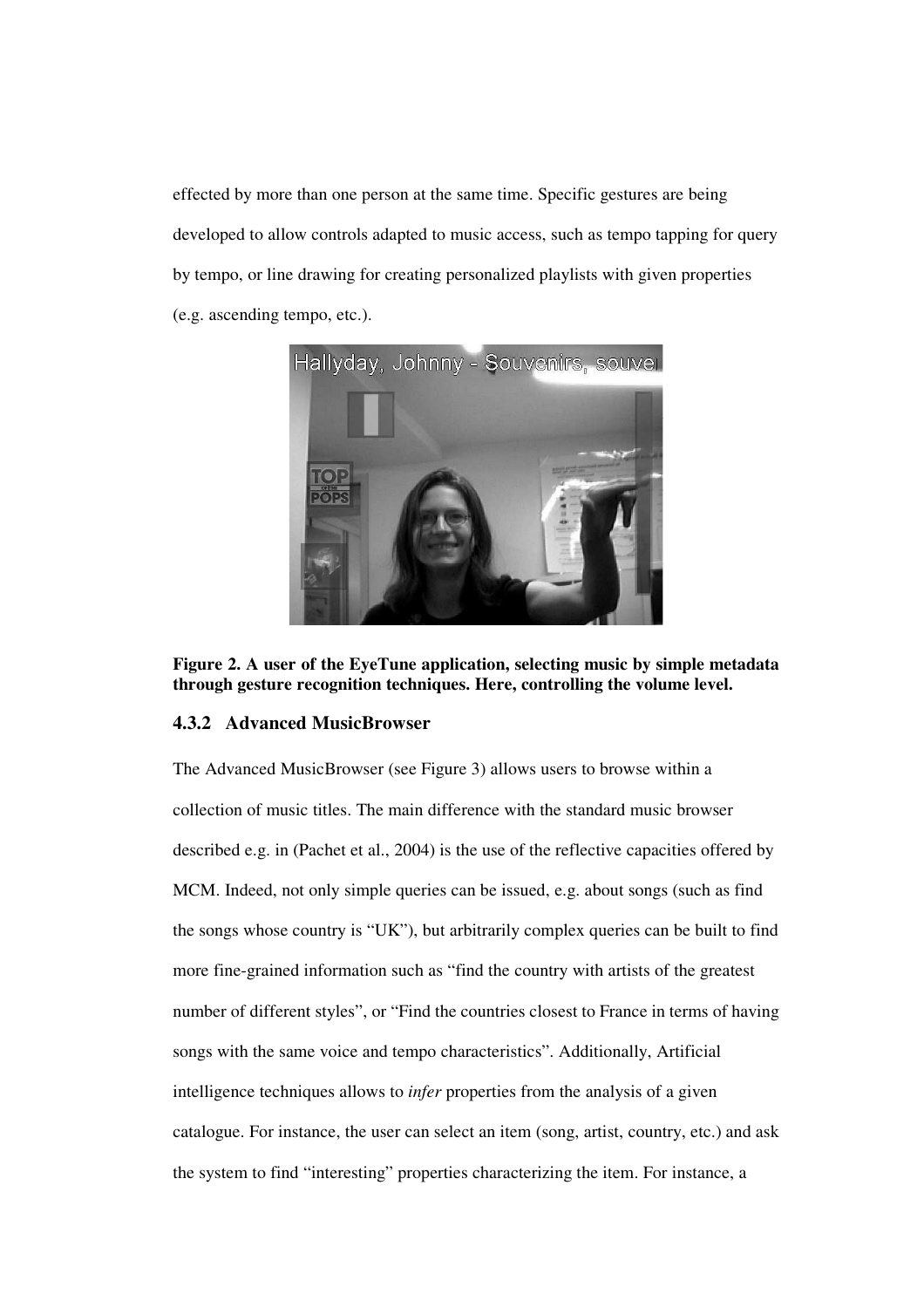song can be interesting because it is the only representative of a given category (e.g. genre, voice type), or a given combination of categories (i.e. the only French song with electric guitar), etc.

| <b>SONY CSL - MCM - Music Browser</b>                                                                                                                                                                                                                                                                                                                                                                                                                                      |                                                                                                                                 |                                            | $ \Box$ $\times$                                                                                                                                                                                                                                                                |
|----------------------------------------------------------------------------------------------------------------------------------------------------------------------------------------------------------------------------------------------------------------------------------------------------------------------------------------------------------------------------------------------------------------------------------------------------------------------------|---------------------------------------------------------------------------------------------------------------------------------|--------------------------------------------|---------------------------------------------------------------------------------------------------------------------------------------------------------------------------------------------------------------------------------------------------------------------------------|
| $\overline{\phantom{a}}$<br><b>Transforms</b>                                                                                                                                                                                                                                                                                                                                                                                                                              | <b>Find by Similarity</b><br>Db manager<br>Query                                                                                |                                            |                                                                                                                                                                                                                                                                                 |
| OS)<br>Sexton, Ann - You're Losing Me<br>Copy files<br>Load<br>Save<br>DREAMS COME TRUE - AHAHA<br>Chopin, Frederic - Nocturne opus 48 no 2 en Fa<br>Sam and Dave - Hold On I'm Comin'<br>BROWN, James - Please, Please, Please<br>BROWN, James - Sex machine<br>BROWN, James - I got you<br>Baby Huey and The Babysitters - Hard Times<br>Baby Huey and The Babysitters - Mama get you<br>Baby Huey and The Babysitters - Mighty Mighty<br>Sexton, Ann - You're Losing Me | <b>Show Descriptors</b><br>artist<br>Add to fist<br>bom<br>country<br>Create new<br>energy<br>Detete<br>file name<br>Generalize | $\overline{\phantom{a}}$                   | BROWN, James - Sav It Loud<br>BROWN, James - SAY IT LOI<br>BROWN, James - Sex machin<br>BROWN, James - Soul Power<br>BROWN, James - Super bad<br>BROWN, James - Superbad                                                                                                        |
|                                                                                                                                                                                                                                                                                                                                                                                                                                                                            | E<br><b>Sexton, Ann</b><br>artist<br>$=$                                                                                        | 図<br>$\blacktriangledown$                  | BROWN, James - There Was<br><b>BROWN, James - Think</b>                                                                                                                                                                                                                         |
|                                                                                                                                                                                                                                                                                                                                                                                                                                                                            | You're Losing Me<br>title name<br>П                                                                                             | X                                          | Sexton, Ann - You're Losing M<br>SLY AND THE FAMILY STONE<br>國<br><b>SLY AND THE FAMILY STONE</b><br><b>SLY AND THE FAMILY STONE</b><br>図<br><b>SLY AND THE FAMILY STONE -</b><br>M<br>SLY AND THE FAMILY STONE.<br>SLY AND THE FAMILY STONE -<br>図<br>SLY AND THE FAMILY STONE |
|                                                                                                                                                                                                                                                                                                                                                                                                                                                                            | z<br><b>United States</b><br>country<br>≘                                                                                       | $\overline{\phantom{a}}$                   |                                                                                                                                                                                                                                                                                 |
|                                                                                                                                                                                                                                                                                                                                                                                                                                                                            | $\blacksquare$<br>Rhythm & Blues / Funk<br>denre<br>$=$                                                                         | $\overline{\mathbf{v}}$                    |                                                                                                                                                                                                                                                                                 |
|                                                                                                                                                                                                                                                                                                                                                                                                                                                                            | <b>instrument</b><br>胸<br>$=$<br>$? -$                                                                                          | $\overline{\phantom{a}}$                   |                                                                                                                                                                                                                                                                                 |
|                                                                                                                                                                                                                                                                                                                                                                                                                                                                            | interpretation<br>z<br><b>Singer</b>                                                                                            | $\overline{\mathbf{v}}$                    |                                                                                                                                                                                                                                                                                 |
|                                                                                                                                                                                                                                                                                                                                                                                                                                                                            | <b>English</b><br>v<br>$language =$                                                                                             | X<br>$\overline{\phantom{a}}$              | 323333332<br>$\left  \cdot \right $                                                                                                                                                                                                                                             |
|                                                                                                                                                                                                                                                                                                                                                                                                                                                                            | A#/Bb minor<br>П<br>tonality<br>$=$                                                                                             | 図                                          | $\bullet$ query<br>$\bigcirc$ edit                                                                                                                                                                                                                                              |
| $\blacktriangleleft$<br><b>CLEAR</b><br>UΡ<br><b>DOWN</b><br>REMOVE                                                                                                                                                                                                                                                                                                                                                                                                        | 0,82<br>v<br>voice presence<br>$\bf{0}$<br>Yelling<br>voice quality                                                             | t h<br>図<br>ΙX<br>$\overline{\phantom{a}}$ | E<br>not<br>GET<br>one at random<br>update sliders                                                                                                                                                                                                                              |

**Figure 3. The Advanced Music Browser provides sophisticated ways of browsing through a large music collection using arbitrary combinations of descriptors and metadata.**

# **4.3.3 Baby Browser**

The BabyBrowser is designed for 4 to 5 years old children which are in the reading learning stage. The system allows to browse video clips (e.g. musical) by typing in artist and song information. The tool proposes a simple field text with an associated word completion mechanism and a speech synthesizer. The child can see the list of available artists on ta list, but cannot click on them, and has to type characteristic letters to select an artist. Each letter typed triggers the speech synthesizer, so the child can readily understand the effect of letter associations. When an artist is selected, the same process occurs for selecting the title. Eventually, the corresponding video clip is played (see Figure 4). Current studies attempt to show how reading skills can improve by using the tool ( in conjunction with traditional learning methods). We strongly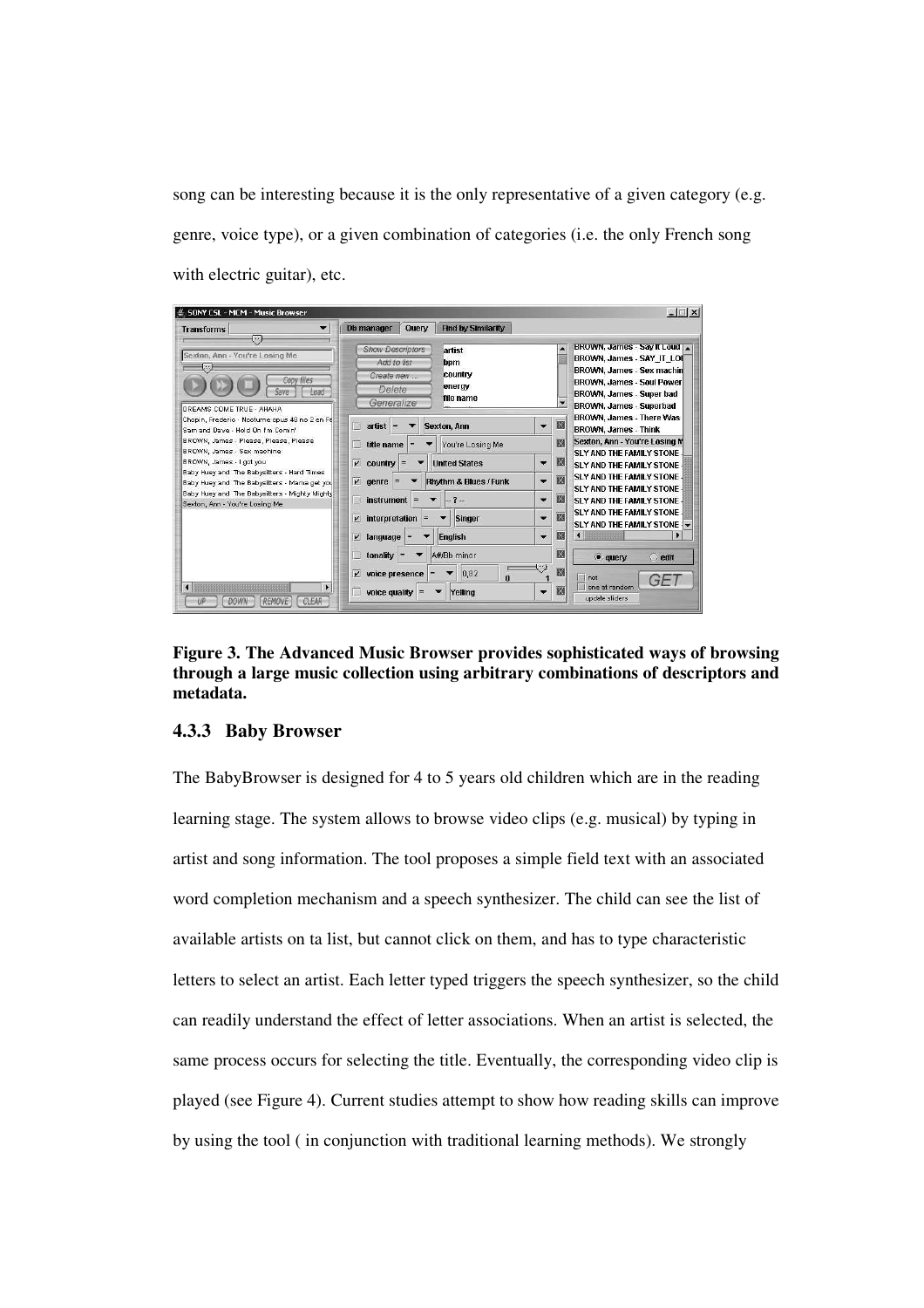believe that this type of edutainment software can be very efficient thanks to the popularity of music and videos, which create strong and natural motivations to learn.



**Figure 4. A child using the BabyBrowser. Selection of video clips is performed using a mix of textual input and speech synthesizer. Although the goal is for the child to watch video clips, the hidden goals, for the system, is to teach how to read (and write).**

#### **4.3.4 SongSampler**

The SongSampler is a typical application mixing together the world of interaction and the world of access in an original way. Basically the idea is to create on-the-fly music instruments (more exactly samplers) from the analysis of arbitrary songs. The user listens to a song and can at any moment decide to create a corresponding "instrument". This instrument will automatically segment the song and identify "interesting" segments, and create a sampler from them. The user can then play with the sampler his own music, but with the sounds the original song (Aucouturier  $\&$ Pachet, 2004).

# **4.3.5 Musaicing**

The idea of musaicing is a transposition of the notion of image mosaicing to the world of audio (Zils & Pachet, 2001). Musaicing makes intensive use of large databases of audio samples, and allows user to create music without having to perform the tedious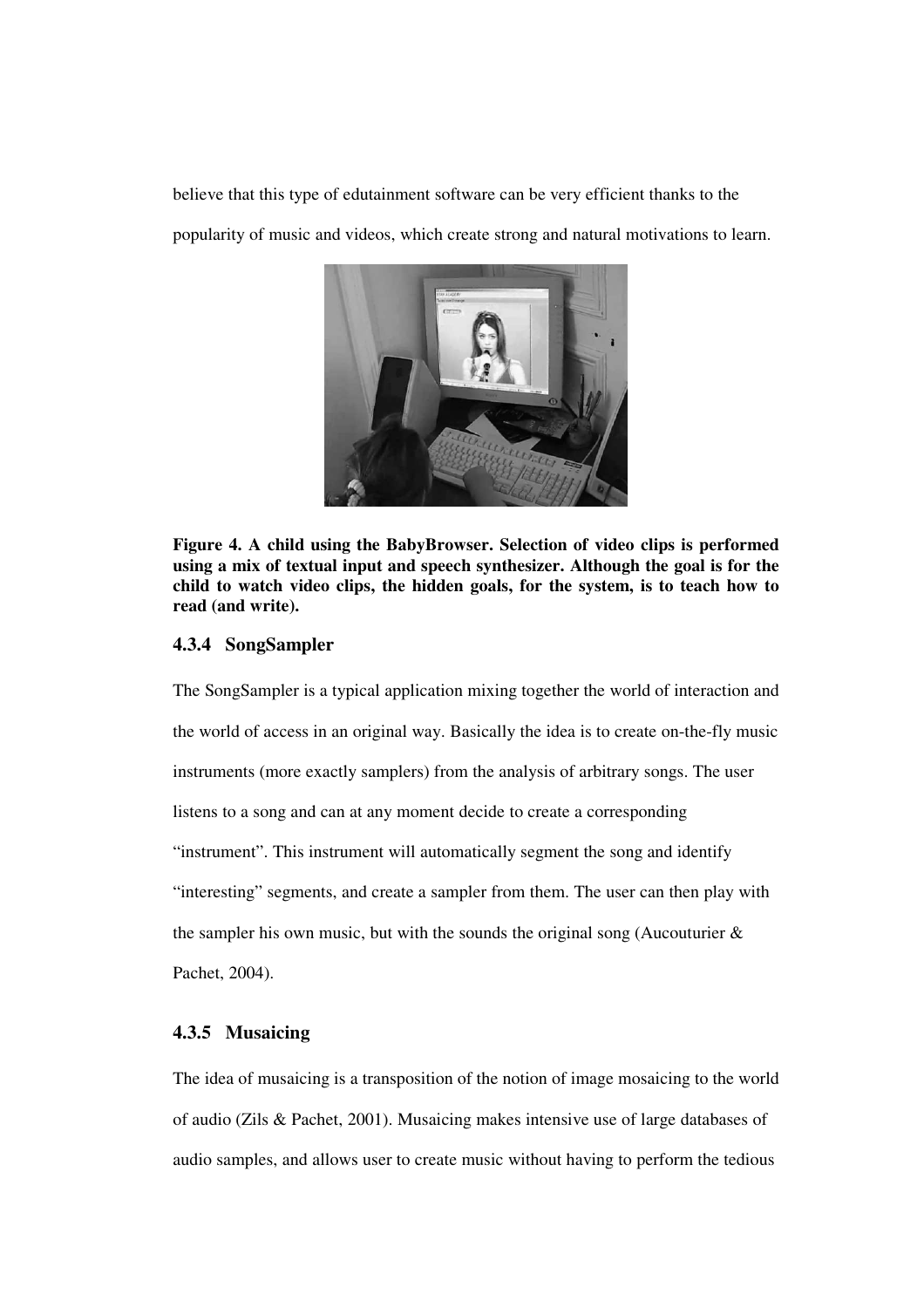and difficult task of listening and selecting individual samples. Musaicing consists in creating automatically large databases of samples by segmenting existing songs (see Figure 5). Then metadata is computed for each sample to describe it in terms of perceptive parameters (such as timbre, percussivity, energy, pitchness, etc.). Finally the user can express high-level *constraints* to specify the structure and nature of a target sequence of samples. Constraints can be of various types, such as *continuity* (produce a sequence of samples which are continuous, timbre-wise), *distribution* (select a percussive sample every beat with tempo = 120) or *cardinality* (include at least 40% of samples which come from a Beatles song), or any combinations of these.



**Figure 5. The musaicing system allows user to create sequences of sounds (i.e. music) from large collections of samples obtained automatically from the segmentation of existing songs.**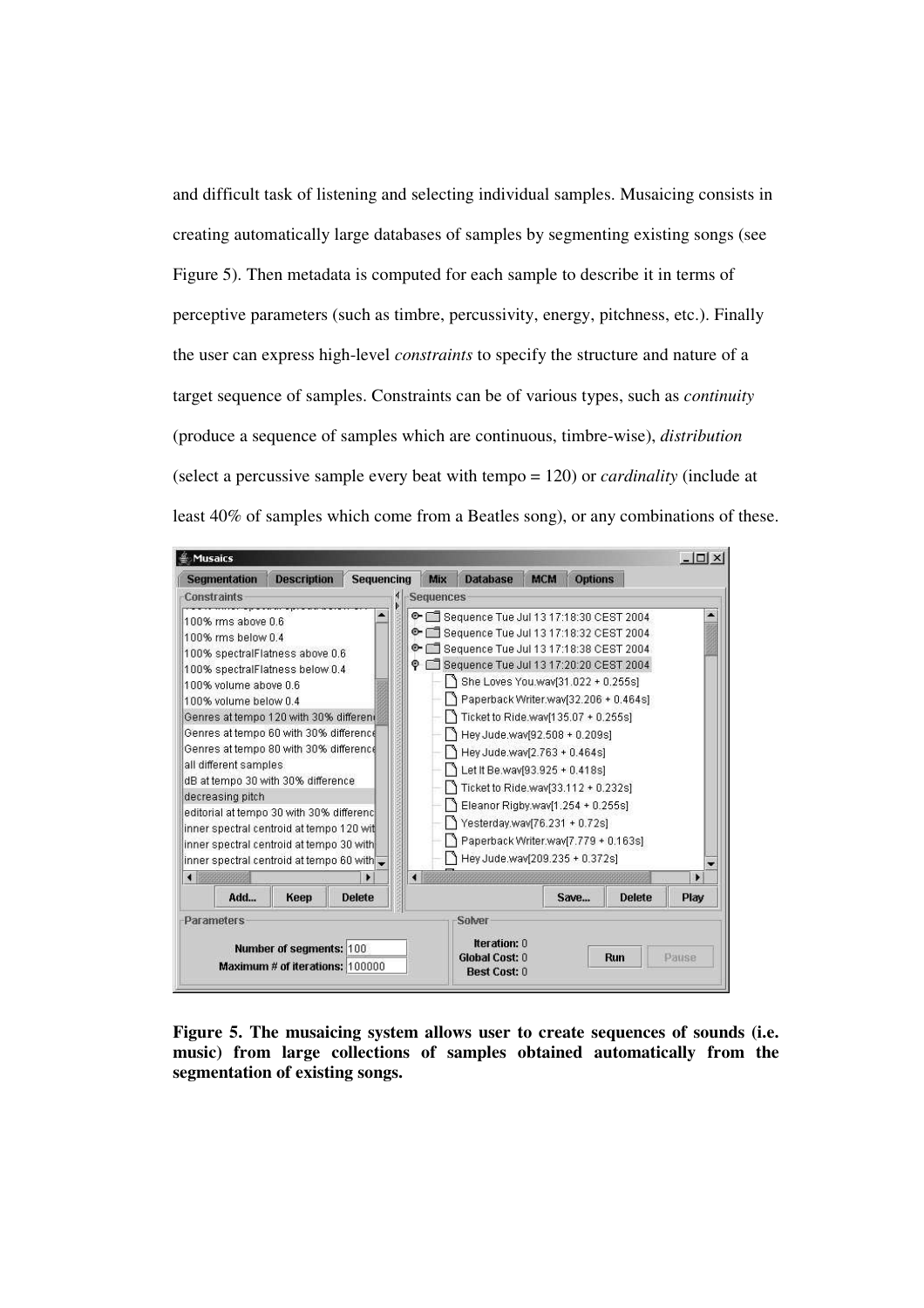# **5 Conclusion**

The new possibilities offered by the systematic digitisation of popular culture, together with the power of metadata techniques makes it possible to envisage today new modes of music enjoyment. A complete list of such modes is yet to be determined, but we propose here several cases of music applications based on putting together listening, access performing and learning. The development of these modes require non trivial manipulations of a large set of computer technologies, ranging from descriptor extraction to gesture recognition. These manipulation are greatly simplified by the use of dedicated framework, such as MCM. But these applications are only a starting point and it is hoped that many more ideas can be found to create novel modes of music access and enjoyment that make use meaningfully of these huge quantities of music now being offered to us.

# **6 References**

- Assayag G., Agon C., Fineberg, J., Hanappe P., "An Object Oriented Visual Environment For Musical Composition", *Proceedings of the International Computer Music Conference*, pp. 364-367, Thessaloniki, 1997.
- Aucouturier, J.-J., Pachet, F. (2004) From Sound Sampling to Song Samplers, Proc. of ISMIR 2004, Barcelona, November.
- Cruz-Neira, C., Leight, J., Papka, M., Barnes, C., Cohen, S.M., Das, S., Engelmann, R., Hudson, R., Roy, T., Siegel, L., Vasilakis, C., DeFanti, T.A., Sandin, D.J., "Scientists in Wonderland: a Report on Visualization Applications in the CAVE Virtual Reality Environment", Proc. IEEE Symp. on Research Frontiers in V.R., pp. 59-66, 1993.
- Eco, U. Opera Aperta. Bompiani (Milan), 1962.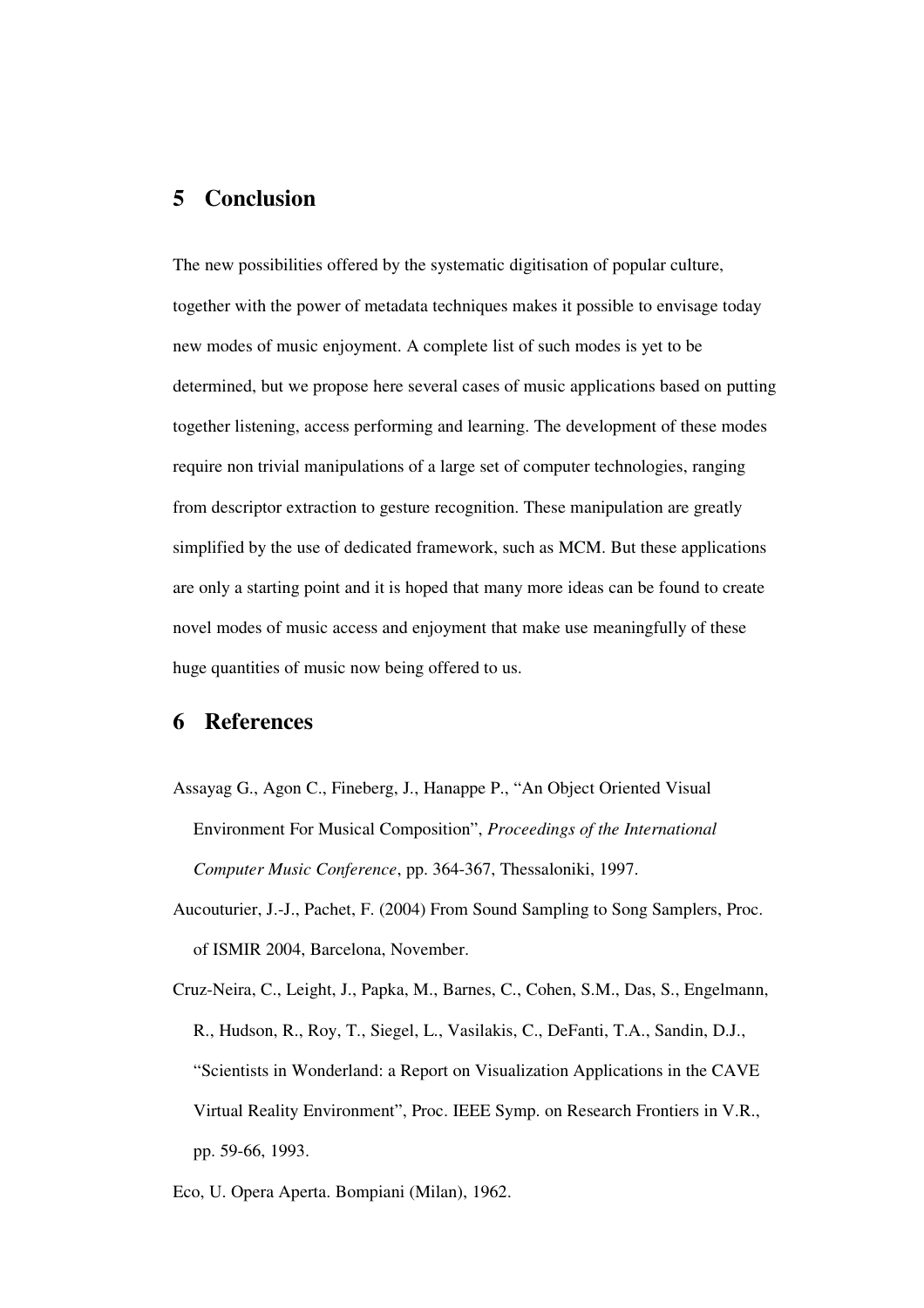Eckel G., "Exploring Musical Space by Means of Virtual Architecture", *Proceedings of the 8 th International Symposium on Electronic Art*, School of the Art Institute of Chicago, 1997.

Kushner, D. (2004) Computing gets Physical. Technology Review, July/August 2004.

La Burthe, A., Pachet, F. and Aucouturier, JJ Editorial Metadata in the Cuidado Music Browser: Between Universalism and Autism. Proceedings of the WedelMusic Conference, 2003

Lepain, P. Ecoute interactive des documents musicaux numériques, in *Recherches et Applications en Informatique Musicale*, Chemillier & Pachet Eds, Hermes, Paris, 1998.

Meyer, L. *Emotions and meaning in Music*, University of Chicago Press, 1956.

- MPEG7 Requirements Group, "MPEG-7 Requirements Document", Doc. ISO/MPEG N2461, MPEG Atlantic City Meeting, October 1998.
- Narmour, E. *The analysis and cognition of melodic complexity*. University of Chicago Press, 1992.
- *Pachet, F. (1999) Constraints for Multimedia Applications. Proceedings of PACLP 1999, The Practical Application Company, London, March.*
- *Pachet, F., Roy, P. and Cazaly, D. (2000) A Combinatorial Approach to Content-Based Music Selection. IEEE Multimedia, 7(1):44-51 March.*
- *Pachet, F. Laburthe, A., Aucouturier, J.-J. (2004) Popular Music Access: The Sony Music Browser. Journal of American Society for Information Science, Special issue on music metadata, Downie, S. Editor.*
- *Pachet, F. and Delerue, O. (2000) On-The-Fly Multi-Track Mixing. Proceedings of AES 109th Convention, Los Angeles. Audio Engineering Society.*